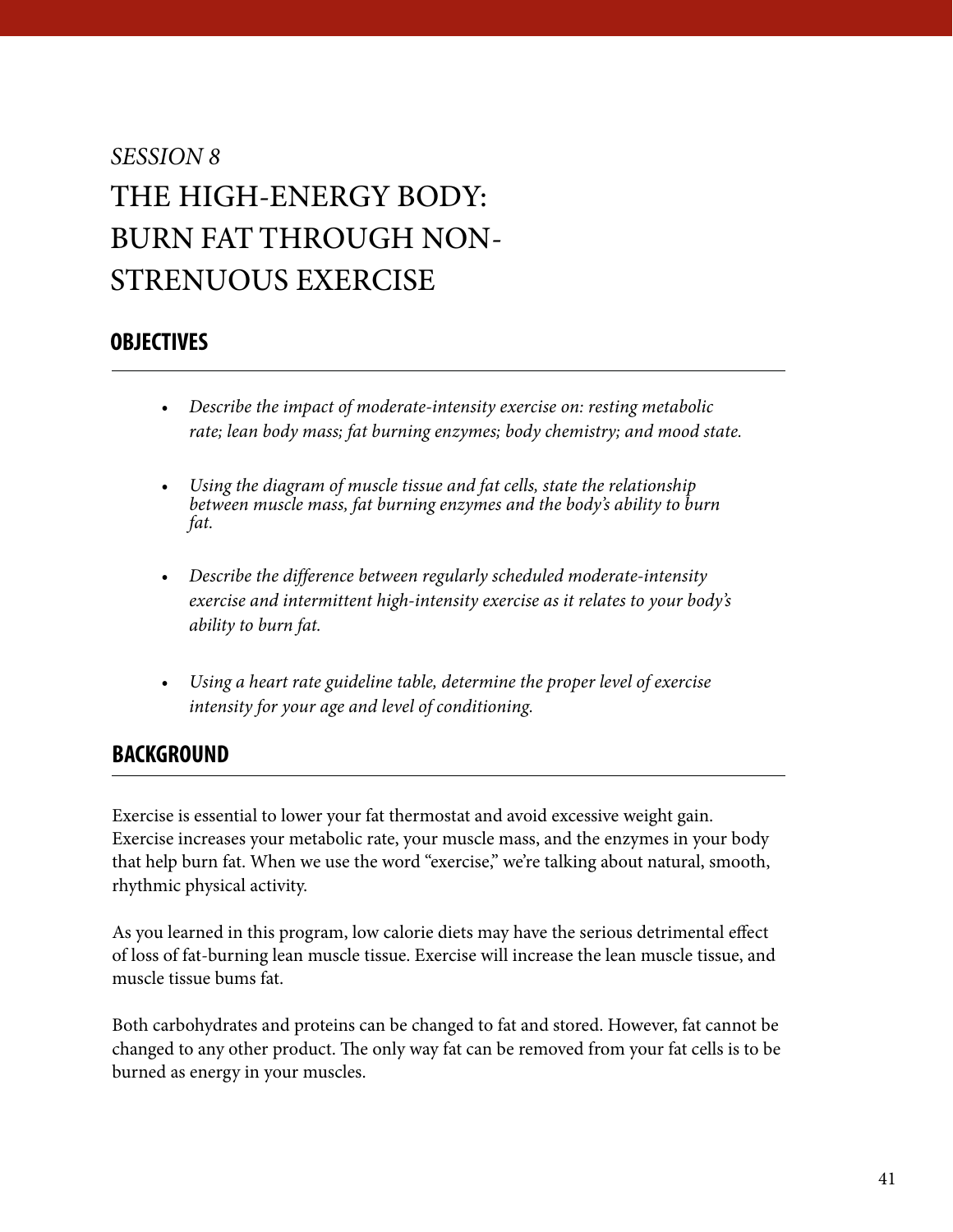<span id="page-1-0"></span>Remember, your destiny is to be lean. Our ancestors were lean and active because they had to be to survive. Unlike most of us they ate to live whereas many of us live to eat. We are a fat society because of our sedentary lifestyle and foods full of fat, sugar and salt, not because of genetics.

Here is an illustration of the "Journey of Fat" in the body. Trace the progress of a fat particle and fat cell.



## **JOURNEY OF FAT**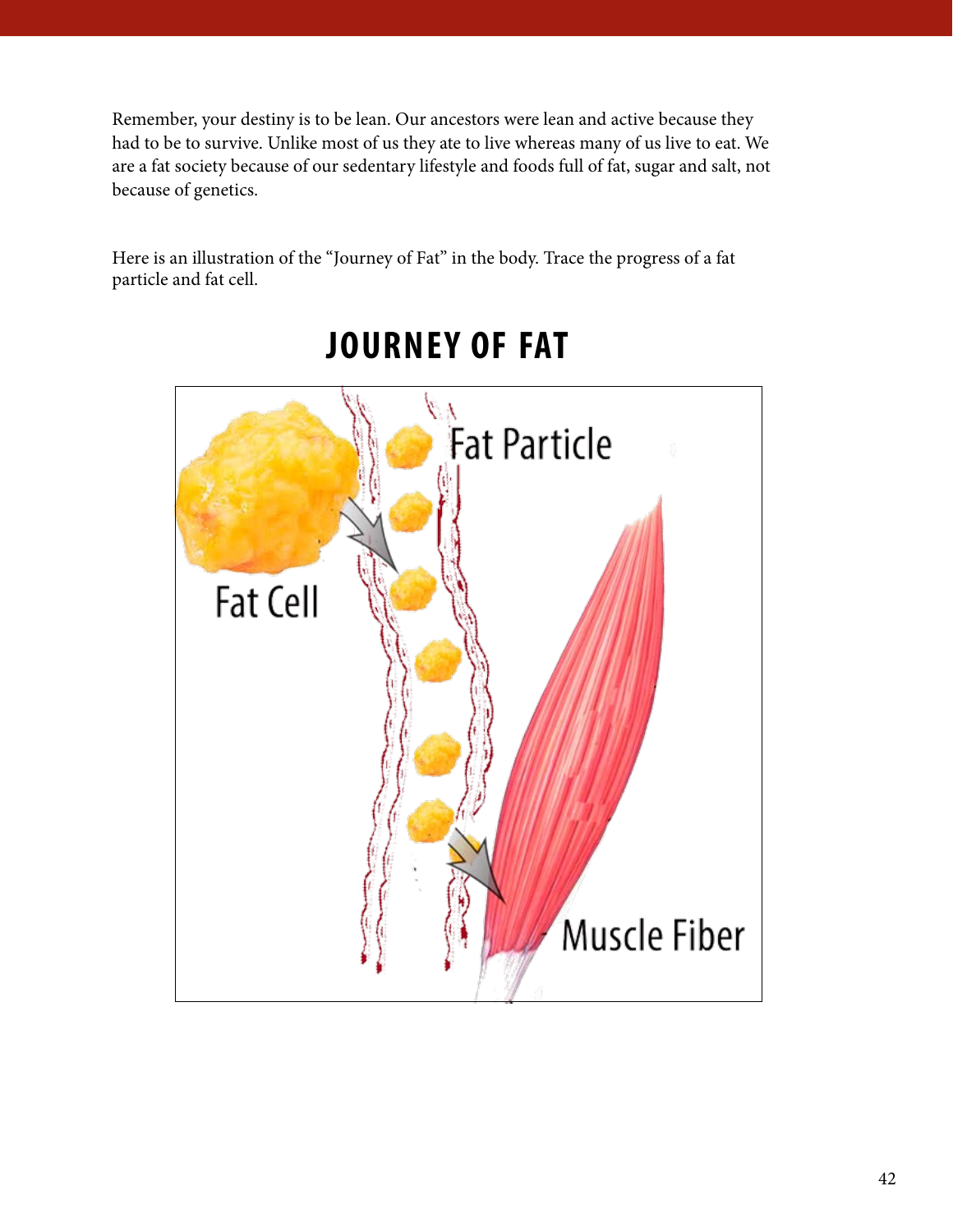Regular activity three or more times per week stimulates production of fat-burning enzymes. For weight control the best program is a moderate level of intensity sustained for 30 minutes to one hour. Your heart rate will be your best guide and you will hear more about it and learn to measure it in this session.

To be successful in burning fat, you must use many of the large muscles in activities that mimic the physical activities of our early paleolithic ancestors —walking, running, jumping, climbing, bending, pushing and pulling, The most effective activities are walking, jogging, swimming, jumping rope, bicycle riding, aerobic dancing, trampoline, hiking, cross-country skiing and similar total body exercises.

While engaged in these types of activities your brain secretes small morphine-like chemicals called endorphines. These endorphines make you feel good and resist depression. At the same time, you're developing muscle—fat burning tissue.

Go on to the Practice section now.

### **PRACTICE**

1. Listen to/read Session IV, "The High Energy Body: How to Build Your Fat Burning Furnace Through Non-Strenuous Exercise."

2. As you listen to the narrator and/or read, use the space provided to make notes on the impact of moderate-intensity exercise on your body's ability to burn fat.

| Type of Exercise: |
|-------------------|
|                   |
|                   |
|                   |
|                   |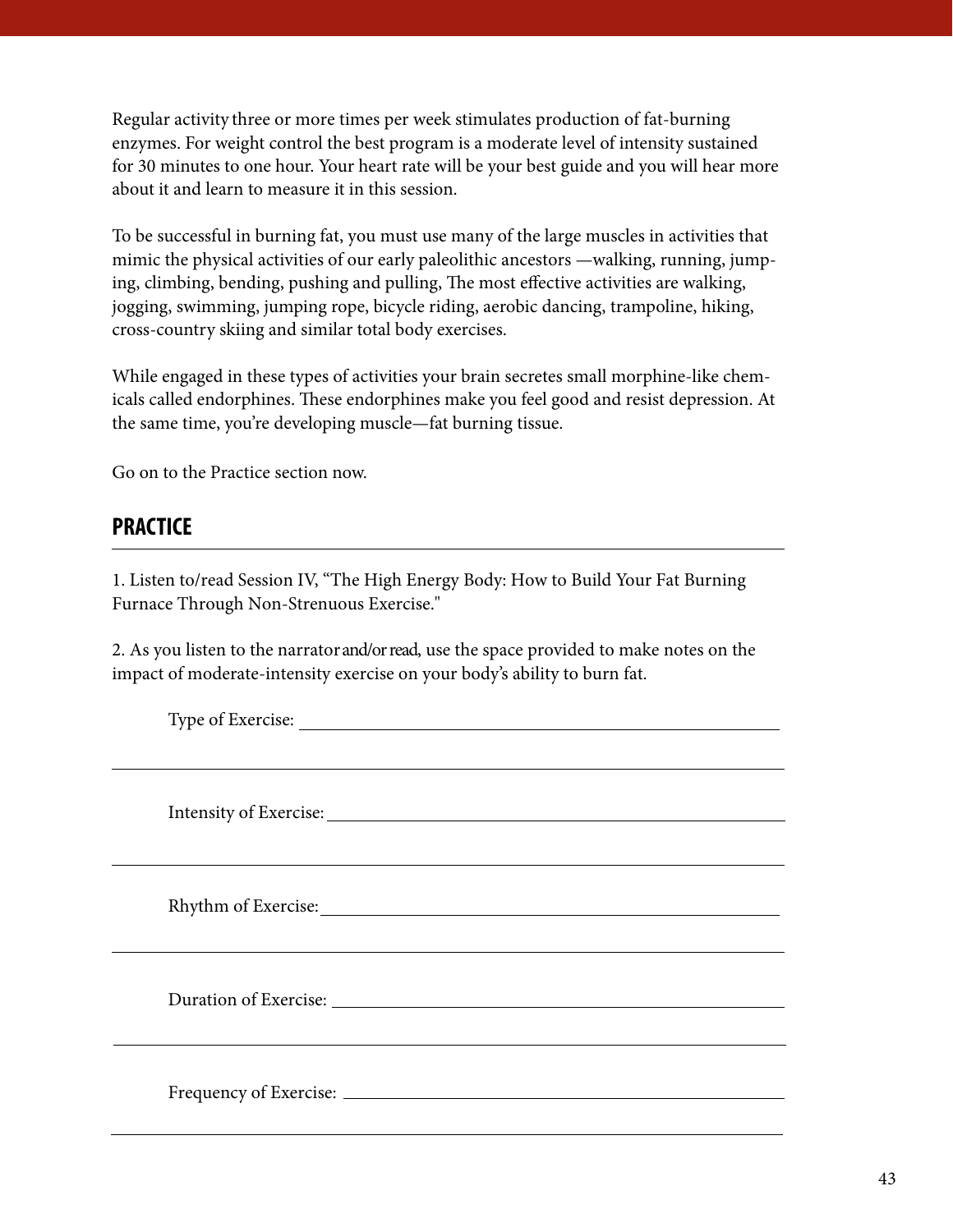<span id="page-3-0"></span>The following charts are referenced by the narrator. Study each when you are instructed to do so.



# **How Your Heart Rate Responds to Exercise**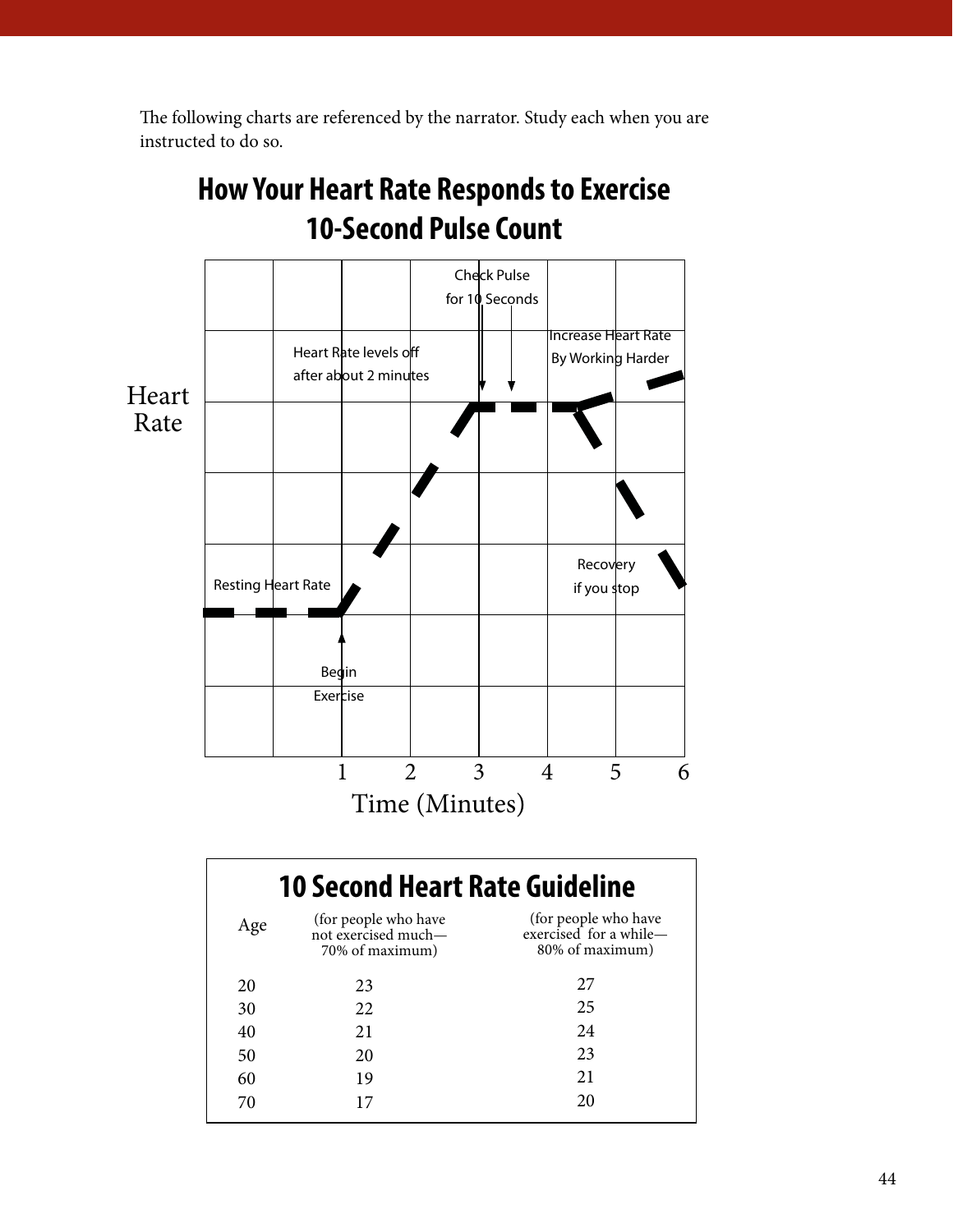When walking to lose weight, you need to maintain a pace that keeps you 3.in the heart rate range recommended for your age and physical condition. How do you determine your heart rate as you exercise? You can use a digital watch such as FitBit tor you can use the following threestep system.

### **HOW TO DETERMINE YOUR WALKING PACE**

- 1. Walk for a week at your recommended heart rate as defined by the charts on [page 44. You should be able to carry on a normal conversation while you are](#page-3-0) walking. If you're too winded to talk, you're going too fast for your current condition.
- 2. On day one of your second week, walk at your normal pace. After about 15 minutes of walking, count how many steps you take in a minute. This number will be your target walking pace.
- 3. After three or four weeks your conditioning will improve. You should recheck your steps per minute at this interval to establish your new pace. Most people will improve three to four steps per minute every three to four weeks.

### **POINTS TO REMEMBER**

- **• Type of Activity**—The desired metabolic and enzymatic changes are more likely to occur with large-muscle rhythmic activity, such as walking, jogging, swimming, etc.
- **• Intensity**—Moderate-intensity activity stimulates the use of fats and increases the muscular changes that aid the fat-burning process.
- **• Rhythm**—Establishes a reference cadence that quickens normal pattern of daily movement.
- •

**Duration**—The ideal duration is about an hour a day. Beginners should start with 20 minutes a day and gradually increase the duration by 5 minutes each week.

**• Frequency**—The basic rule is to exercise regularly. Three times a week or every other day may be fine for you. Daily exercise is ideal and recommended.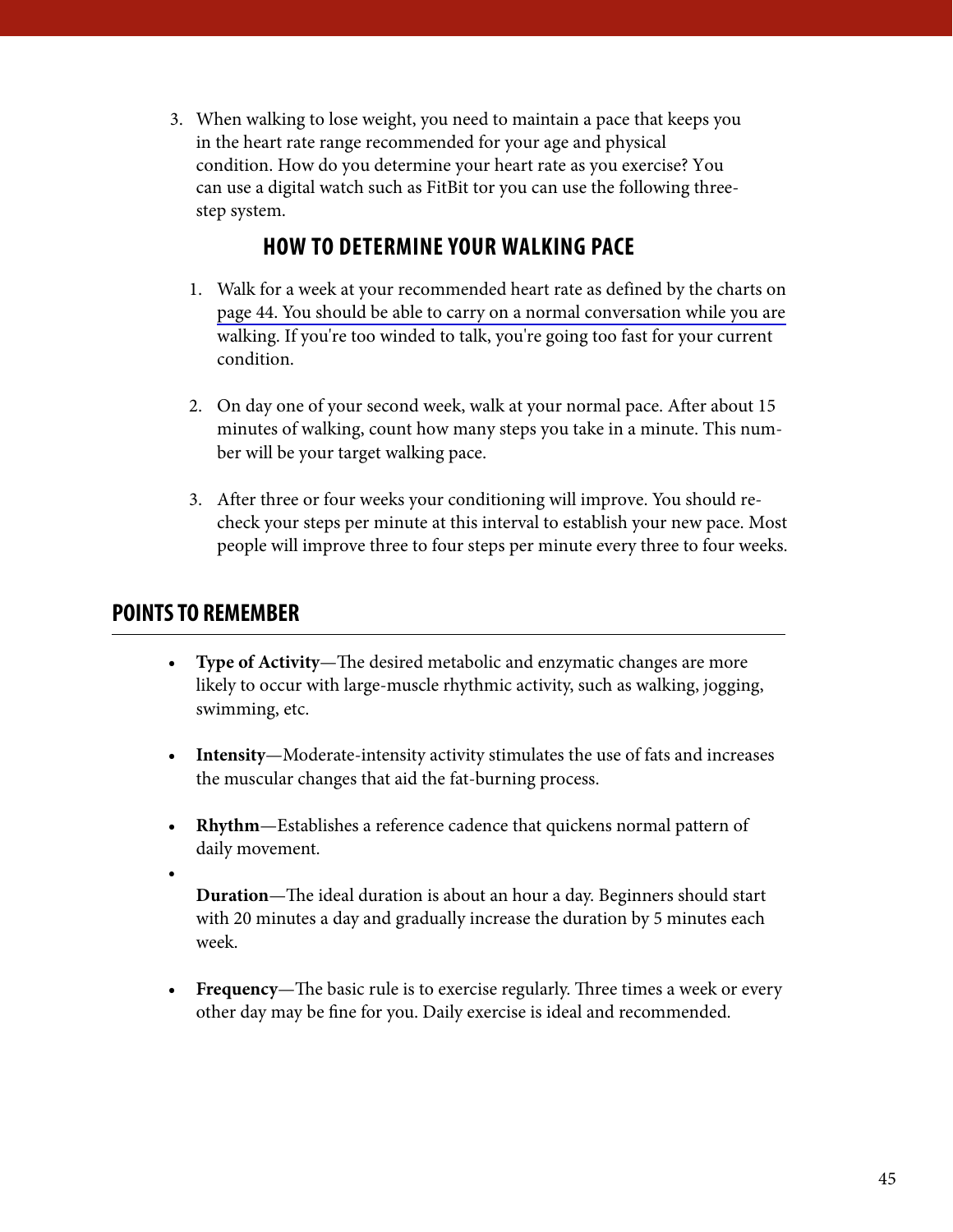### **PROGRESS CHECK**

Now describe in your own words the impact of moderate-intensity exercise on your: Fat thermostat: Resting metabolic rate: Lean body mass: Fat burning enzymes: Body chemistry: Mood state: Look at the [Illustration in the Background](#page-1-0) section, "Journey of Fat." State briefly how your muscle mass and fat burning enzymes effect your body's fat burning capability. How does the frequency and duration of movement affect fat burning muscle?